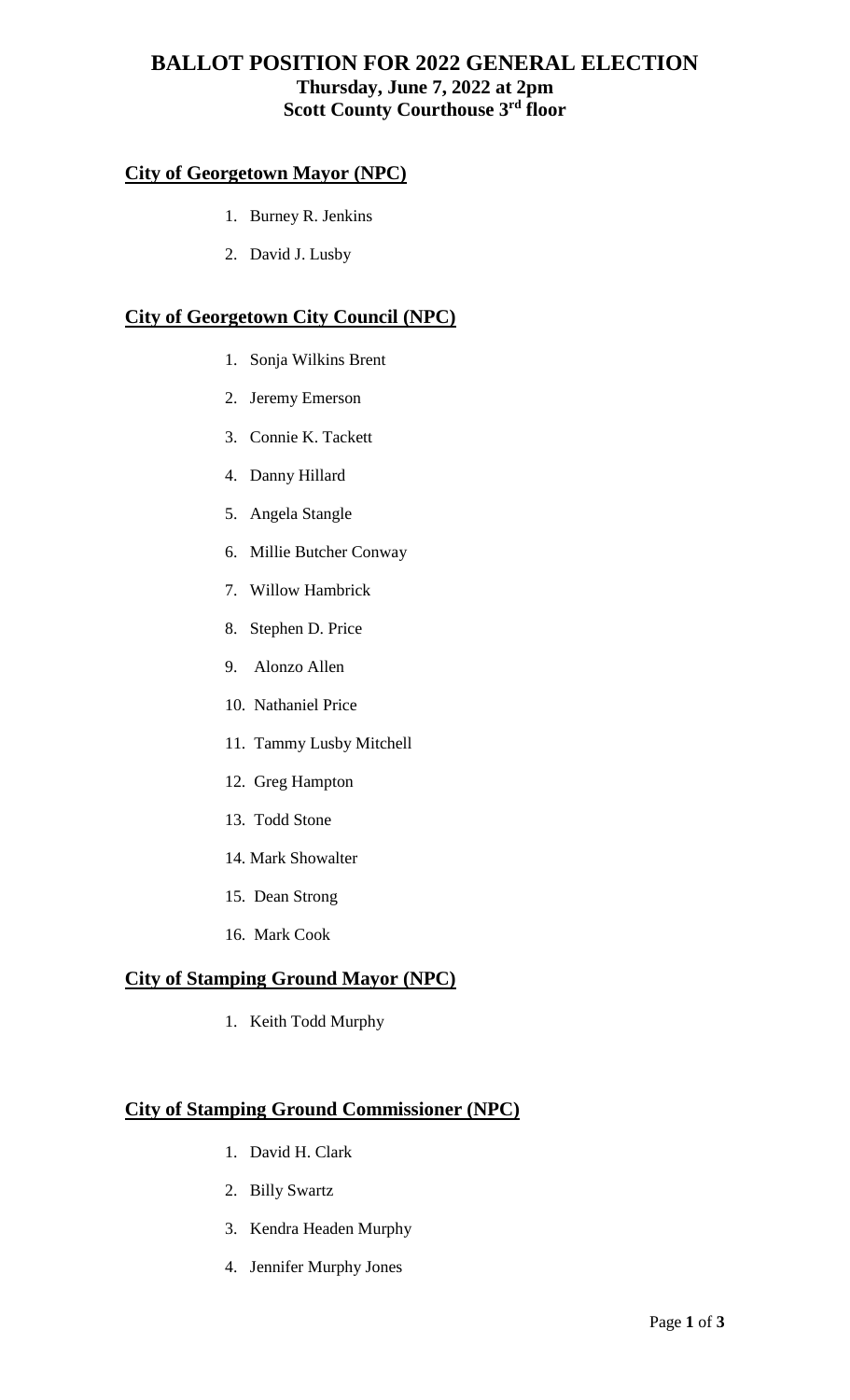# **BALLOT POSITION FOR 2022 GENERAL ELECTION Thursday, June 7, 2022 at 2pm Scott County Courthouse 3rd floor**

## **City of Sadieville Mayor (NPC)**

- 1. Brian Reese
- 2. Robbie L. Wagoner
- 3. Kimberly M. White

#### **City of Sadieville Commissioner (NPC)**

- 1. Jean Epperson-Stanley
- 2. Debra Stamper
- 3. Victor Stanley
- 4. Jennifer C. Halsey
- 5. Joshua Adam Cornett

## **School Board Member Dist. 2 UNEXPIRED TERM (NPC)**

- 1. Wendy L. Young
- 2. Judith Boggs Littleton
- 3. Leah F. Sanders

#### **School Board Member Dist. 4 (NPC)**

- 1. Becky B. Nelson
- 2. Stephen Smith

#### **School Board Member Dist. 5 (NPC)**

- 1. Christopher Logan
- 2. Elizabeth V. Crossley
- 3. April Baker
- 4. Eleanor Ratliff
- 5. Stephanie Watson Powers
- 6. Marijean Long